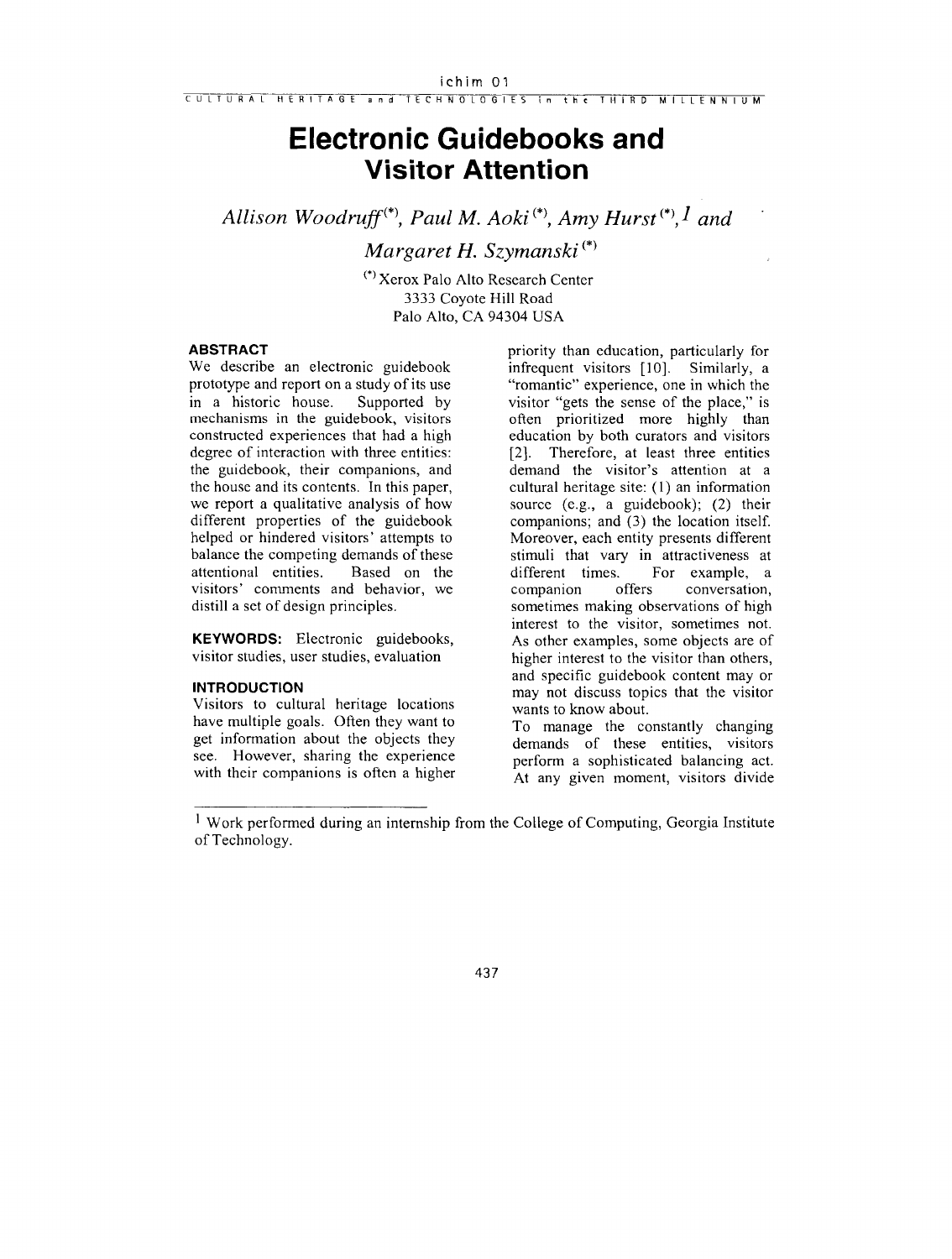their attention in accordance with their priorities. They may attend to multiple things at once, or they may give their undivided attention to some particularly interesting stimulus. When a stimulus ceases or becomes less attractive, they may switch their attention from one entity to another, e.g., if a companion starts to say something boring, they may switch their attention to an object in the room. The ability to assess the The ability to assess the attraction of different stimuli and switch contexts allows visitors to create engaging, fulfilling experiences.

Guidebooks and tours have the potential to help or hinder visitors as they strive for optimal attentional balance. Some guidebooks are known to have helpful qualities, e.g., ones that allow the visitor to choose which objects they learn about. Other presentation methods are known to hinder the visitors' attempts to balance their attention optimally. For example, a fully scripted audio tour may<br>constantly demand the visitors' constantly demand the attention, never giving them the opportunity to look at objects other than the ones specifically mentioned in the tour or to converse with their companions. Such a tour denies the visitor the chance to balance and rebalance their attention. Visitors have different responses to this situation, depending on their priorities. Some visitors simply refuse to use such audio tours because they do not provide enough control, or because they isolate visitors from their companions. Other visitors prize the information or experience (e.g., a sense of continuity) offered by such audio tours highly enough to sacrifice personal choice and social interaction, but subsequently express a sense of discontent with their overall experience.

As designers of electronic guidebooks, we are interested in identifying guidebook properties that help visitors reach the desired attentional balance. To this end, we conducted a qualitative study of visitors. We first constructed a prototype, designing it to provide a range of options for information<br>nesentation and sharing. We then presentation and sharing. observed fourteen visitors using the guidebook in a self-guided tour of a historic house and conducted semistructured interviews.

In this paper, we report a qualitative analysis of how different properties of the device helped or hindered visitors' attempts to balance the competing demands of multiple attentional entities. Based on the visitors' comments and behavior (e.g., how visitors used some features and ignored others), we distill a set of design principles. The analysis presented here focuses on content from the interviews, supplemented by the informal observations of visitor use of the guidebooks.

As might be expected, some of our findings were consistent with prior quantitative and qualitative work in museum studies. However, because our design afforded novel possibilities for interaction between the visitors, we were able to make novel observations about the critical effect that the guidebook had on visitors' sharing of their experience. Furthermore, careful design allowed us to provide a visual user interface that was robust and easy to explain yet lightweight. Ease of use<br>significantly changed visitors' significantly changed visitors'<br>experiences. Finally, our model of Finally, our model of attention management gave us interesting perspectives on "known" results.

In the next section, we describe our guidebook prototype. We then describe our research methods. We next describe the visitors' behavior with the guidebooks and then discuss their comments on their experience. After synthesizing design principles, we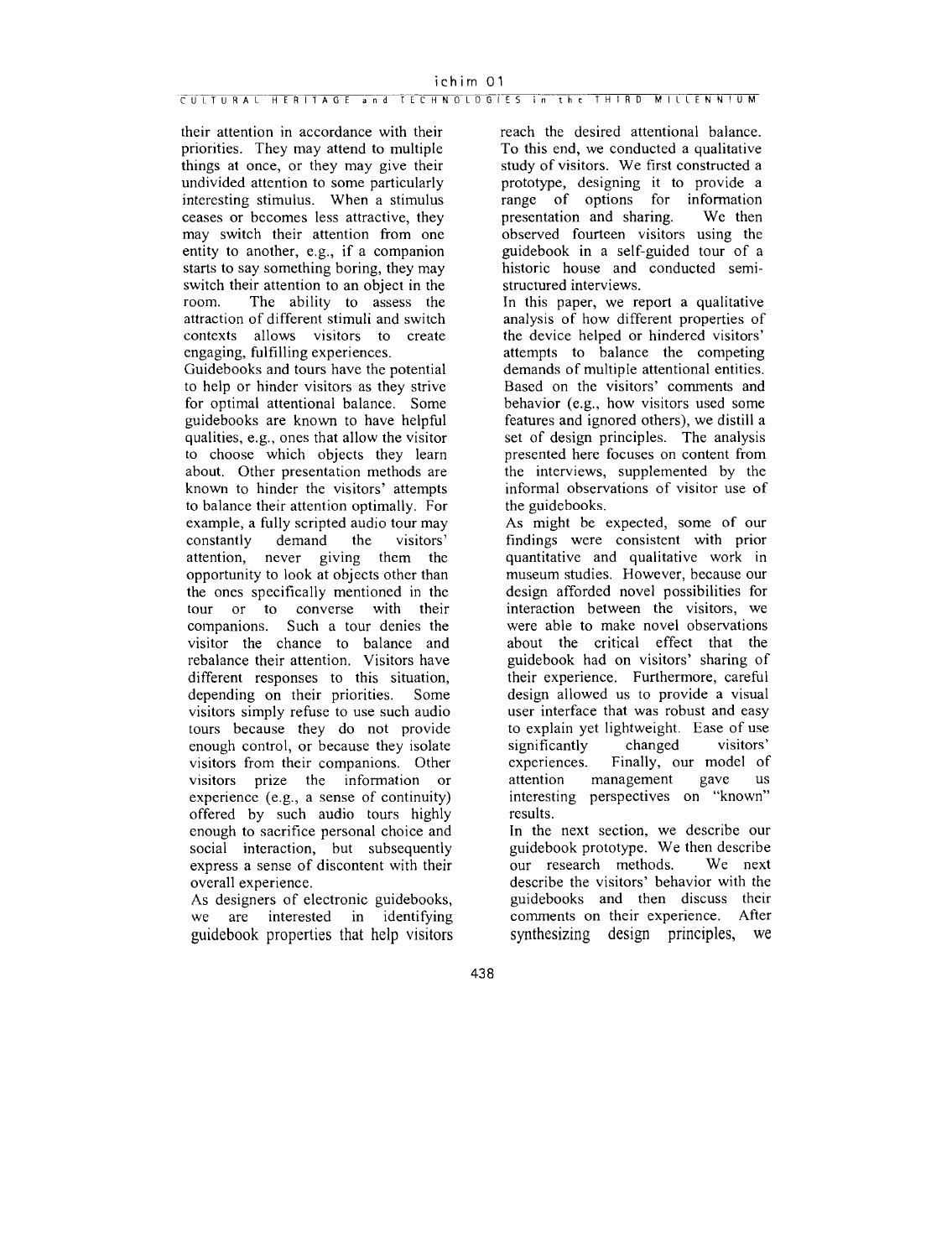discuss related work and conclude.

### **PROTOTYPE**

The electronic guidebook application runs on a Casio CassiopeiaTM E-105 personal digital assistant (PDA), a small<br>device weighing  $255g(9)$  oz) Its device weighing  $255g$  (9 oz.). display is a color touch-sensitive screen. A user generally holds the PDA in one hand and a stylus in the other hand, touching the stylus to the screen to interact with the device.

Visitors obtain information about objects in their environment using a visual interface. The interface is akin to a set of Web browser imagemaps but has many refinements [3] that simplify operation on a handheld device. Our prototype presents the visitor with one of a collection of photographs. Each of these photographs was taken facing one wall of a room in a historic house. The visitor changes the viewing perspective (i.e., displays a different photograph) by pressing a button on the device. When the visitor taps on an object in a photograph, the guidebook gives a description of that object, if one is available. Many, but not all, of the objects visible in a given photograph have descriptions. (These objects with associated descriptions are known as *targets.*) Because the historic house environment is complex, many diffcrent kinds of objects may be targets. Figure 1 shows a photograph with a number of targets, including a wood panel and a doorway. To help visitors identify targets, the guidebook displays outlines around each target, triggered when the user taps on the photograph but does not "hit" a target.

The visual selection design is motivated by the principles described in [2]. We learned through a combination of observation, informal interviews and professional study [4] that system designs that seem plausible in a museum are not workable in a historic house. Most notably, location-aware systems that use sensors to select content automatically are not feasible in historic houses for a number of reasons (e.g., barriers often prevent visitors from approaching objects). Usability testing of the prototype by thirteen users, conducted prior to the study reported in this paper, confirmed that visual selection is a viable alternative that allows visitors to quickly and easily select objects that interest them.



**Figure 1** : **Electronic guidebook prototype with outlines visible.** 

The prototype gives the visitor several choices with regard to the presentation of the descriptions. Visitors have the option of seeing a text description of an object or hearing an audio clip with identical content read by a female voice. Visitors can change the choice of textual or audio presentation at any time. Audio clips can be played at a low volume through speakers on the device or through headphones.

The descriptions themselves are typically two or three sentences (40 words) long but do vary in length, with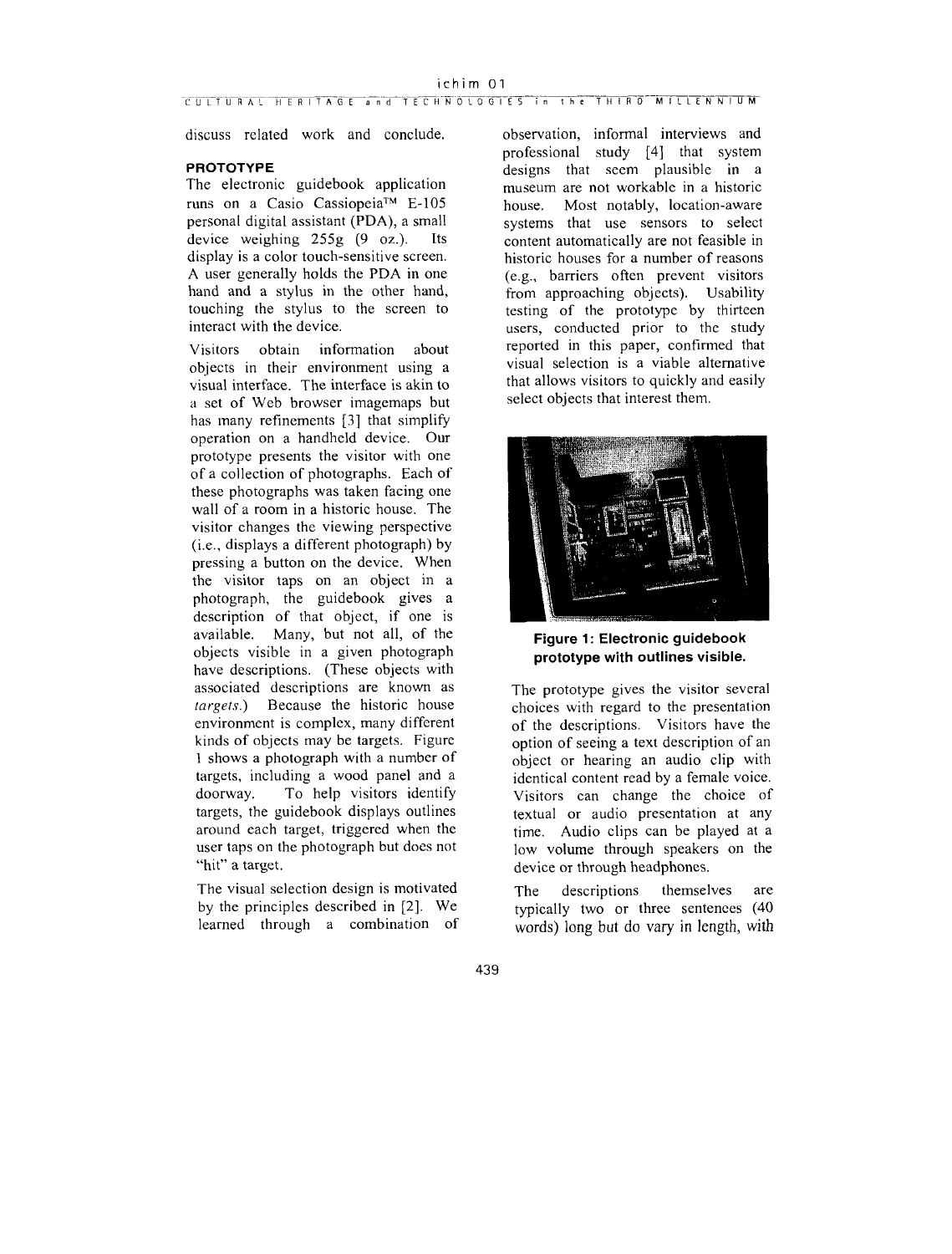### CULTURAL HERITAGE and TECHNOLOGIES in the THIRD~LLENNIUM

the audio duration ranging from 3 to 23 seconds. For example, the 20-second description of a portrait of the Duchess of Richmond and Lennox reads:

> "This 17th century portrait shows the Duchess of Richmond and Lennox, about whom Pepys said in his diary, 'Never had a woman more beauty nor less wit.' The portrait was done by Sir Peter Lely, who was the first of the great English portrait painters. Lely created the distinctive look of British portraiture, including the three-quarter pose and the emphasis on beautiful clothing."

### **METHOD**

We conducted an *informal evaluation,* a widely practiced method for studying artifacts that may affect user practices in unanticipated ways [13]. More formal approaches such as controlled experiments, structured interviews, and questionnaire surveys presuppose that the questions of interest are already known. This is inappropriate in cases (such as the introduction of new technology) in which unanticipated uses and results may arise.

In these cases, it is informative to<br>observe people using the new people using technology in uncontrolled settings that resemble the setting in which the technology will eventually be deployed. User behavior and response to the technology may then be assessed using a variety of methods, including semistructured interviews that are not limited by the interviewer's preconceived notions but rather encourage the user to speak freely about<br>their experience [11]. The resulting their experience  $[11]$ . feedback is used to refine the design, after which the procedure can be iterated as necessary. These methods generally involve a smaller number of participants than quantitative studies<br>because they are data-intensive. data-intensive. studying each participant in depth. In this section, we describe the study participants, the procedure (including the setting) by which we collected the observational data, and the methods by which we analyzed the data.

### **Participants**

The study participants were members of the Xerox PARC community (not necessarily employees), accompanied by friends or relatives with whom they would normally attend a museum. For example, a grandmother attended with her 7-year-old granddaughter and a husband attended with his wife. The visitors comprised a total of seven couples and ranged in age from 7 to over 60 years of age. Two of the couples included a child as a visitor; all other visitors were adults. Eight of the visitors were female and six were male. Visitors were instructed to bring glasses if they used them for reading (to our knowledge one visitor who wore glasses forgot to bring them). One visitor used hearing aids, with which he was slightly hard of hearing. Many of the visitors were non-technical and/or had not previously used a PDA. Two of the visitors had used a previous version of our prototype. Most of the visitors had not previously visited the study site.<br>Half of the visitors described described themselves as frequent museum visitors (visiting museums three or more times a year) and half described themselves as infrequent visitors (visiting museums fewer than three times a year).

### **Procedure**

Participants were observed during a private visit to Filoli, a Georgian Revival house in Woodside, California. Each visit consisted of three phases: a partial tour using a paper guidebook, a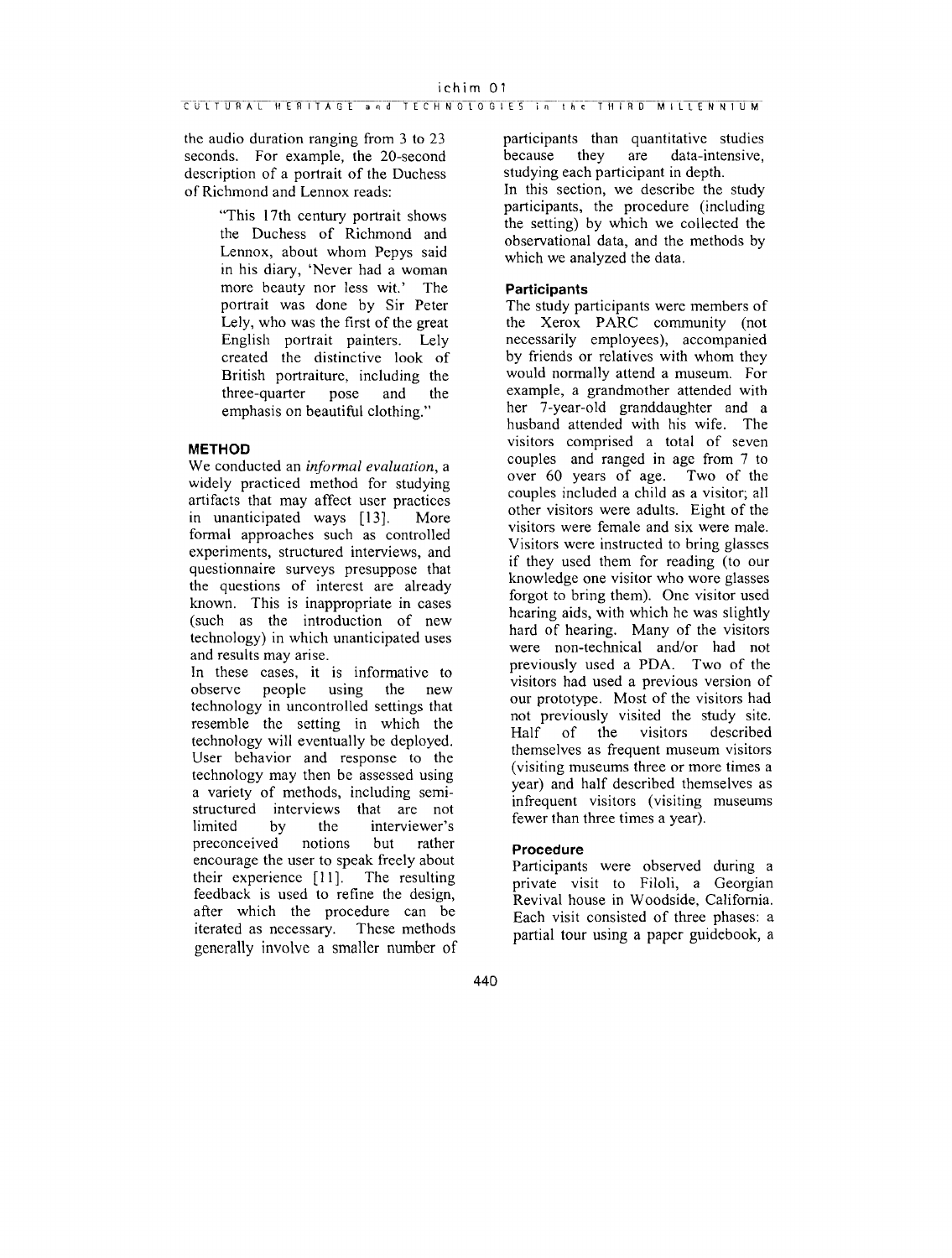partial tour using the electronic guidebook, and an interview.

The visitors went through the first several rooms of the house with a paper guidebook, accompanied by a docent who was available to answer questions. In some cases the docent was one who worked at the house regularly, and in other cases the docent was an escort from the research team (the research escort was always present, even when the regular docent was accompanying the visitors). During this phase, the visitors' comments and conversation were recorded using wireless microphones.



### **Figure 2: Observation of visitors using the guidebook.**

The visitors used the electronic guidebook in the next two rooms of the house. One of these rooms contained security barriers and the other did not. The visitors received brief instructions from the research escort in the use of the guidebook. They were then asked whether they would each like their own guidebook or if they would prefer to share. They were also offered headphones. They were told that they could change their decisions at any time and that the research escort would answer questions about the use of the device (this was rarely necessary). The visitors then toured the two rooms, referencing the electronic guidebooks as

desired (the electronic guidebook contained descriptions of 42 objects in the two rooms). The visitors' comments and conversation were recorded using wireless microphones, the visitors were videotaped by a camera placed in a corner of each room (Figure 2), the visitors were directly observed by the research escort, and the visitors' actions in the electronic guidebook were logged by the device for future reference.

After they were finished in the two rooms, the research escort conducted a semi-structured interview. Both visitors in a pair were interviewed simultaneously, which allowed them to respond to each other's ideas and interact with each other as well as with the interviewer. The interviews were videotaped as well as being recorded by the wireless microphones. Some time after the study, two visitors contacted one of the researchers to offer further thoughts on their experience in person and via email.

We intended the interviews to elicit spontaneous responses. Early questions were general, e.g., "How would you describe your experience with the electronic guidebook? What did you like? What did you not like? What would you change?" The interviewer then introduced more specific questions, e.g., "Did you prefer to hear the descriptions in audio mode or text mode? Why?" or "If you were doing this again, would you want to share one [electronic guidebook], or would you want to each have your own?" In many cases, visitors raised these more specific topics before the interviewer introduced them. As one example, many visitors volunteered comments about their opinion of audio versus text before the interviewer introduced the subject.

For a number of reasons, not all visitors answered all questions. For example, the interview guide was refined during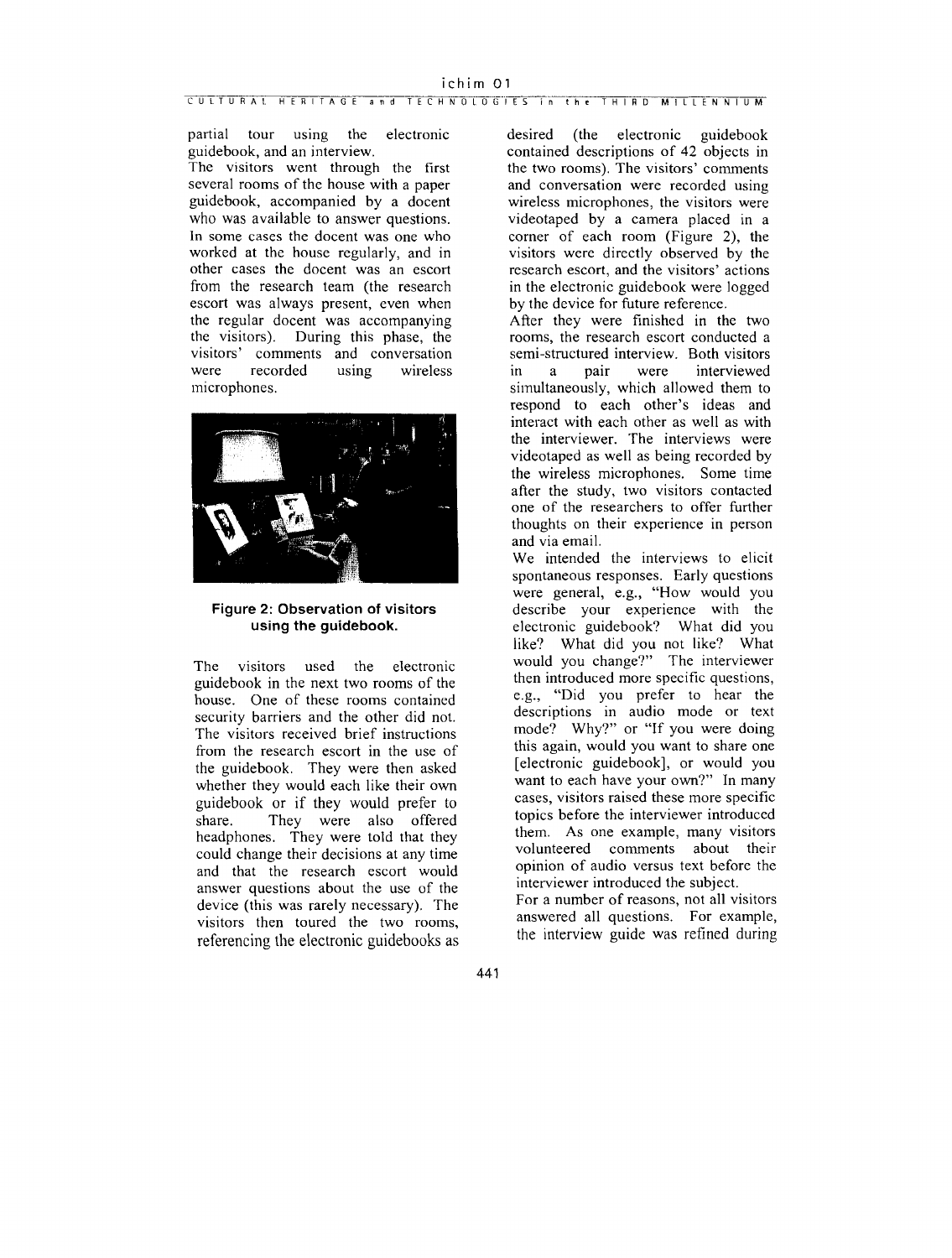## ichirn 01 . -- -. - pp-p-.-p-CULTURAL HERITAGE **and** TECHNOLOGIES **tn the** THIRD MILLENNIUM

the course of the study, so not all questions were addressed to all visitors. Also, often only a single member of a couple would answer a question directly; to preserve the discussive nature of the interview, the interviewer did not press each visitor for a direct answer.

No time limits were imposed on the visitors during any portion of the study. Visitors spent approximately 20-30 minutes using the electronic guidebooks and approximately 10- 15 minutes in the interview. The entire procedure took approximately 75 minutes.

After the visits were completed, we transcribed the comments visitors made during the semi-structured interviews. We then clustered these comments by theme, a technique useful for finding patterns in the values and attitudes held by study subjects  $[11]$ .

### **OBSERVED VISITOR BEHAVIOR**

In this section, we describe the behavior of the visitors while using the electronic guidebook devices. In the section following this one, we discuss what the visitors reported during the interviews.

### Adult/adult vs. adult/child usage **patterns**

Each member of the five adult-only couples chose to use their own device. (One of these couples began by sharing, but quickly decided that they would each like to use their own device.) Four of these five couples predominantly used audio played through the speakers of the device. Three of these couples conversed frequently, and one conversed quite infrequently. In the other couple, one visitor played audio through the speakers of his device, and his companion listened to audio through<br>headphones. This couple conversed This couple conversed quite infrequently.

One couple consisting of a child and an adult shared a single device during the entire visit, with the child operating the device (playing audio descriptions through the speakers) and the adult looking on and making suggestions. The other couple with a child and an adult (the child's father) began by using separate devices, but gradually evolved to the same shared model as the other child/adult couple. This evolution was initiated by the adult, who gradually stopped using his own device and began to listen to the audio from the child's device. The father requested that the child stay near while the audio was playing so that he could hear it. Further, on occasion the child began to move out of range while the audio was playing, and the father gently restrained him. Both of these couples conversed frequently.

### **Audio presentation and social interaction**

Visitors would frequently stand right next to each other playing different audio clips through the speakers. Visitors had a high tolerance for these overlapping audio clips. Also, visitors often played audio clips multiple times, either to listen to the content again individually, or to share it with their companion. One visitor initially repeated information from text descriptions to her companion, but then realized that playing audio clips was a more effective way to get her companion's attention. She switched to audio mode, saying, "[I] have to play the audio to get your attention, huh?" One couple briefly used two devices to simulate a combined text/audio mode, one member instructing the other, "You get the text and I'll get the audio."

The content of the audio clips often served as a springboard for conversation, either about the objects themselves, or about related topics, e.g., a discussion of how the family spent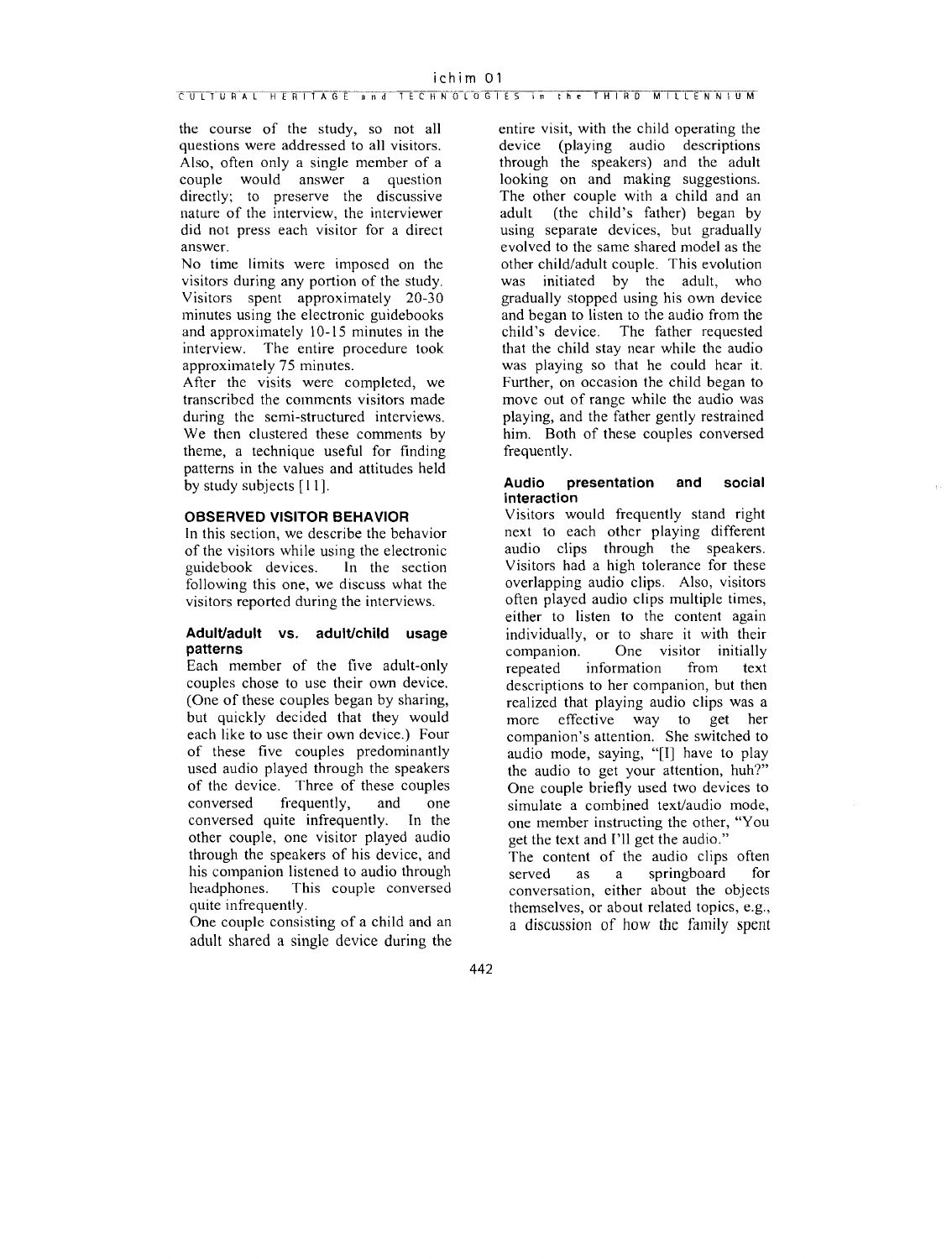Christmas at Filoli led one visitor to remark on an upcoming Thanksgiving celebration of her own.

### **Effectiveness of a lightweight visual user interface**

As suggested by our pre-study usability tests, visual selection proved an effective mechanism, allowing visitors to quickly select objects they were interested in. Visitors selected an average of 37 descriptions, some selecting up to 69 (the latter indicating that visitors viewed or played some of the 42 descriptions more than once). A more detailed critique of the interface is reported elsewhere [3].

While visitors did attend to the device, we did not feel it generally dominated visitor attention. Visitors spent a great deal of time looking at objects in the room, aided by the fact that the guidebook required little attention to operate and by the use of audio as opposed to text descriptions (we discuss this further below). For example, one description mentions detailed carving on a fireplace. When visitors heard this description, they often walked across the large room to inspect the carving, indicating that they were able to effectively transfer their attention from the guidebook to the room.

In summary, the typical adult-adult visit consisted of two adults operating separate devices, playing audio through the speakers on these devices, chatting with each other, and frequently looking at objects in the room. The typical adult-child visit consisted of the child operating a single device, playing audio through the speakers on the device, chatting with the adult, and the adult and child frequently looking at objects in the room.

### **SELF-REPORTED EXPERIENCES AND VALUES**

We believe that the electronic

guidebooks were effective because in most cases they helped visitors to strike the desired balance of interaction with all three entities that demanded their attention: the guidebook, the room and its contents, and their companion. Structuring our qualitative analysis in terms of these entities resulted in some interesting insights. In the following subsections, we discuss what visitors wanted from each of these entities and how the guidebook and the delivery mode helped and hindered them. We then discuss how some visitor priorities compete with each other and how visitors deal with these conflicts.

### **Overall impression**

Visitors had a very positive response to their experience with the electronic guidebooks, saying they had "fun" and "liked" them. One visitor later said in email:

> B: "It was one of the richest experiences I have had while visiting a museum."

Two visitors mentioned establishing a relationship with the guidebooks:

> K: "In fact, you almost establish kind of a relationship or a rapport to the [electronic] guidebook... you feel like it's kind of, uh, going along with you."

Visitors also mentioned that they felt they had learned more or spent more time than they would have with other presentation methods:

J: "I think I probably  $-$  in terms of totally self-guided - I probably spent more time with things in the room than I would have if I just were walking through."

Many visitors directly stated or implied that they would generally choose the electronic guidebook prototype over other presentation methods.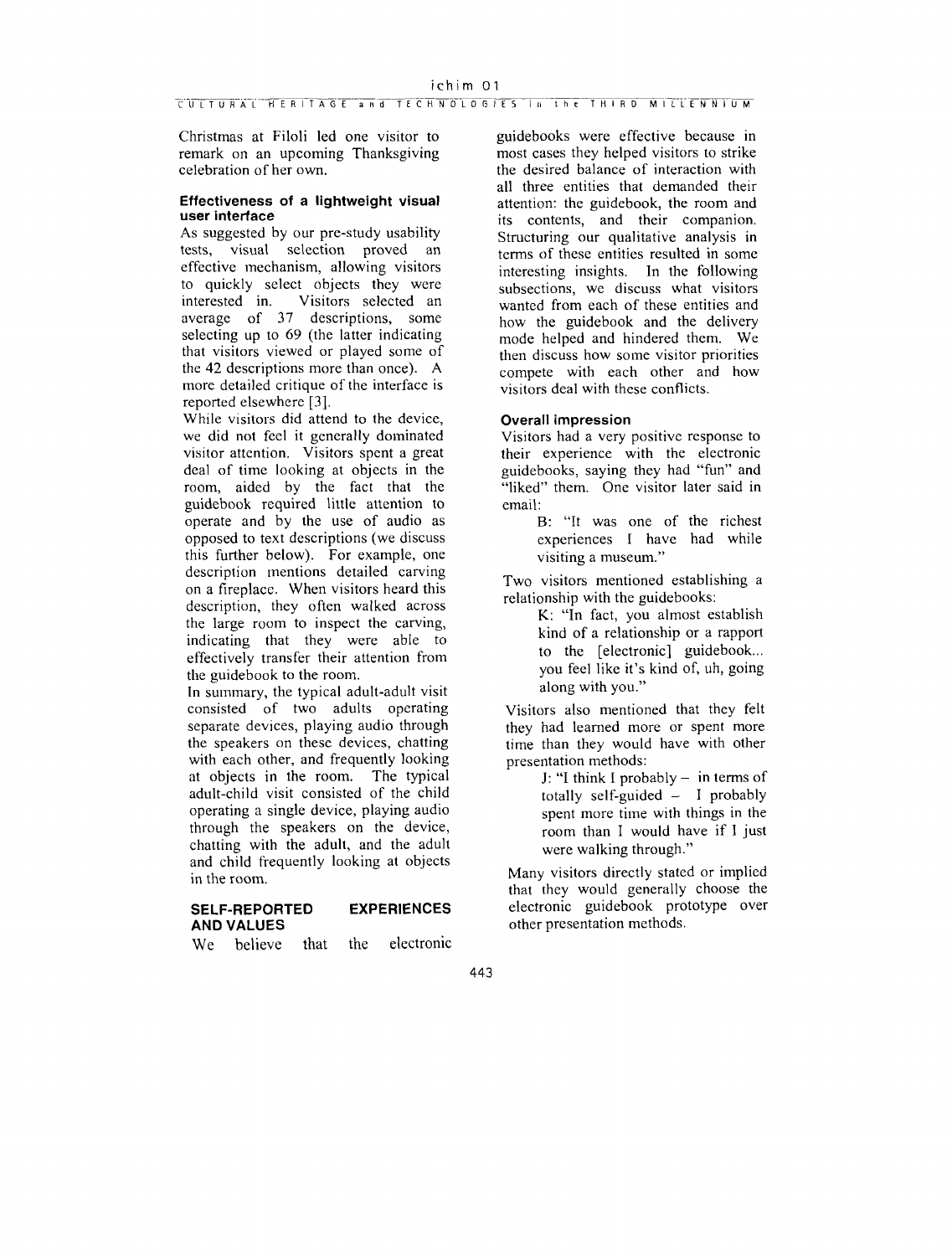### ~ ~ CULTURAL HERITAGE **and** TECHNOLOGIES **in thc** THIRD MILLENNIUM

### **Visitor-guidebook interaction**

Two key issues emerged relating to visitor-guidebook interaction. Both relate to the visitors' desire to manage their attention effectively. The first is the degree of control that the guidebook afforded to them with respect to their experience. The second is the amount of attentional demand made on them by the guidebook. In the remainder of this subsection, we discuss these points in more detail, providing illustrative quotes from the visitors.

Control. Visitors highly valued being able to control the information received fiom the guidebook. They expressed positive feelings towards the electronic guidebook prototype because it gave them a high degree of control.<sup>2</sup> They expressed ncgative feelings towards other presentation methods that do not provide this degree of control. Visitors also stated that they prcferred having their own device (rather than sharing devices) because it helped them maintain control. As we discuss further below, control allows visitors to construct an experience with the desired balance of interaction with multiple entities, e.g., the right amount and types of information from the guidebook, observation of objects in the room, and conversation with a companion.

Visitors wanted to be able to control what the guidebook told them, when it provided the information, and the amount of information they receivcd.

> W: "There may be certain things that don't interest me in which

case I don't want to waste my time with them, but other things might intrigue me a lot and I'd like the opportunity to kind of be able to drill down more..."

Many visitors said that they liked the electronic guidebook because it gave them control over which objects they selected, and when (it did not provide control over the level of detail, and<br>several visitors requested this requested this capability). Some visitors spoke of disliking or avoiding linear audio tours or other tours that did not afford this degree of control.

> E: "I usually don't use an audio tour. I don't like to  $-$  The thing that's nice about this compared to [a] regular audio tour<sup>3</sup> is that I'm on my own speed, and I hate the audio tours where I'm locked into somebody else's idea about what I want to see."

> S: "The information was the right length. It wasn't too long or too short, I found, you know. Like sometimes, when you take guides - I was in Russia this summer and they just went on and on, you know, for two hours nonstop. You get guided through the - the museums and it's really tough. After a while you tune out... overload."

The value of control further manifested itself in a desire to have exclusive control of the interface, all members of adult-only pairs expressing that they preferred to have their own dcvice (we discuss later how this desire interacts

<sup>&</sup>lt;sup>2</sup> Naturally, other presentation methods (including the interfaces of many commercial audio guides) do provide this type of control. We discuss these attributes here not because they are unique to our interface but because we are interested in how they interact with other unique attributes of our interface.

<sup>3</sup> We believe that a number of visitors were unfamiliar with random-access audio tours such as the Acoustiguide InformTM, so references such as this onc are presumably to linear audio tours.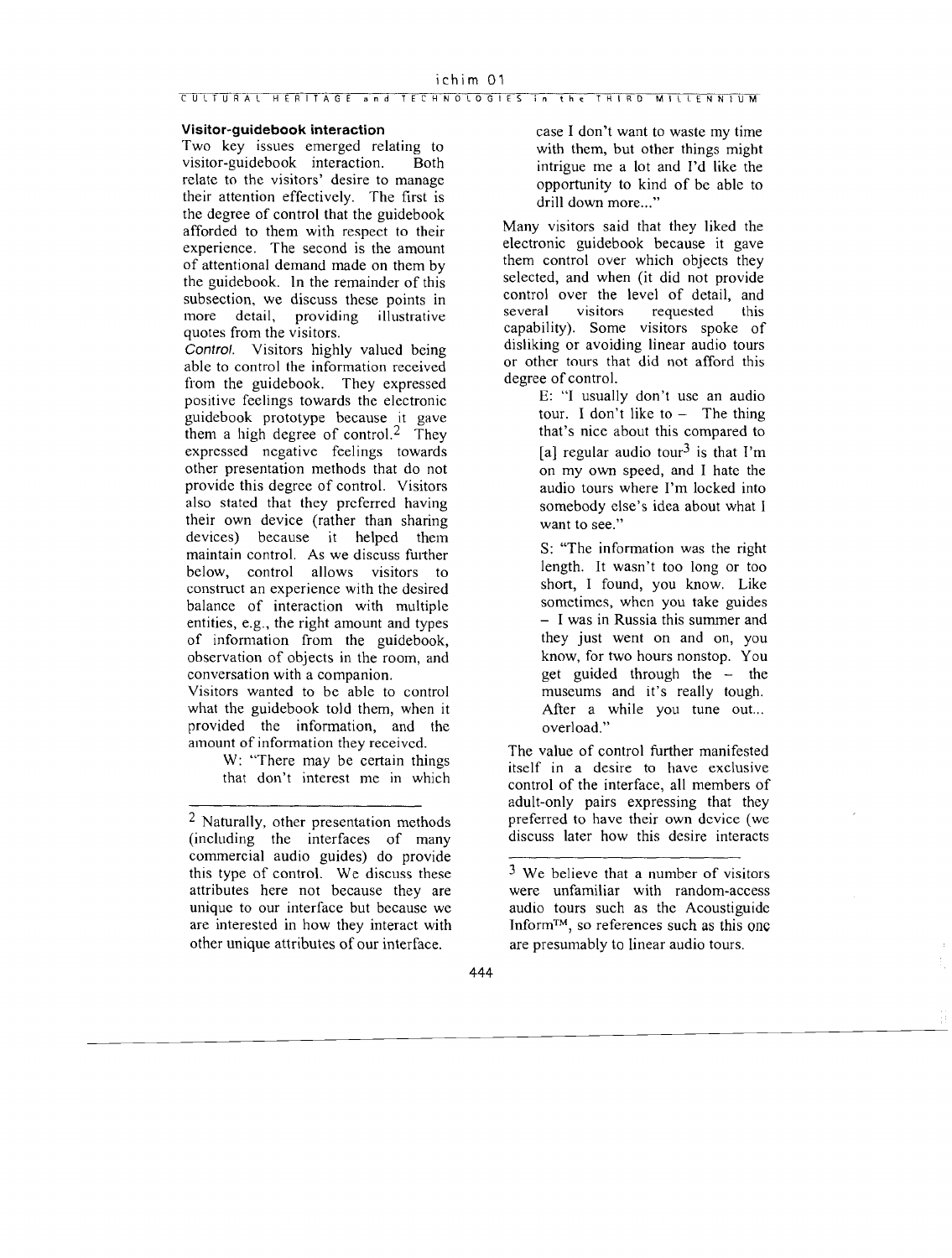with their desire to share their experience).

> B: "I would never want to share it with another person. That would drive me insane."

B: "If you had to share it because it was cheaper at the museum and they'd give you one for the same pricc, then, you could, like, put up with it. But, you know, it's kind of like having a remote control at home on your TV. Do you really like having somebody else poking the channels for you?"

K: "Talk about a personal information system  $-$  this is very much a quintessential personal information system."

E: "[K] and I both experience tours in a totally different way and it would be very frustrating to have to share with him."

Attention overhead. Visitors also cared about the degree to which the interface with the guidebook made demands on their attention. When visitors sensed that the guidcbook was demanding too much of their attention, they responded negatively: three visitors mentioned that interacting with the guidebook drew their attention away from the room, as we discuss further below.

Conversely, when visitors sensed that the electronic guidebook demanded less of their attention than other presentation methods, they reacted positively. Specific examples tended to share<br>particular themes. Visitors preferred particular themes. audio because it relaxed demands on their visual attention (we elaborate on this point in the next subsection). Further, several visitors, particularly those who were apparently experienced with keypad-based audio guides, liked the visual selection mechanism. These visitors said that the visual interface was easier to use than numbered labels, helped them confirm that the object they were looking at in the room was the one being described (without a picture, visitors are not always sure they are looking at the right object), and helped them orient themselves in the<br>room all of these ease-of-use All of these ease-of-use capabilities reduce attentional demands, a design goal of the prototype.

A: "I liked - It kind of was easier vis- you know, visually clicking on it rather than looking to see that it's number 324 (points to wall) and then [companion laughs and says 'yeah'] 3, 2, 4 (simulates entcring number in a keypad)."

A: "[I am about to take a group of children to Underwater World, an aquatic theme park.] This [electronic guidebook] would be, even be easier than... this is going to be a group of 7 and 8-yearolds. It takes a while to tell them. 'ok, you want to learn about the. uh, you know, the leopard shark. you have to do in 1, 2, 4,' you know. Where this, I bet that any 8-year old... would figure it out in, you know, 10 seconds."

K: "We did the audio tour a Alcatraz, for example, and that<br>was very useful. Again, there was very useful. were some... navigation problems, because we weren't in the right place at the right time. The crowds are largc enough so you can't actually move freely... If you had this [electronic guidebook]... you'd have a very strong correlation from the picture as to whether you were actually looking at the right thing."

### **Visitor-room interaction**

Visitors talked about several ways the guidebook impacted their interaction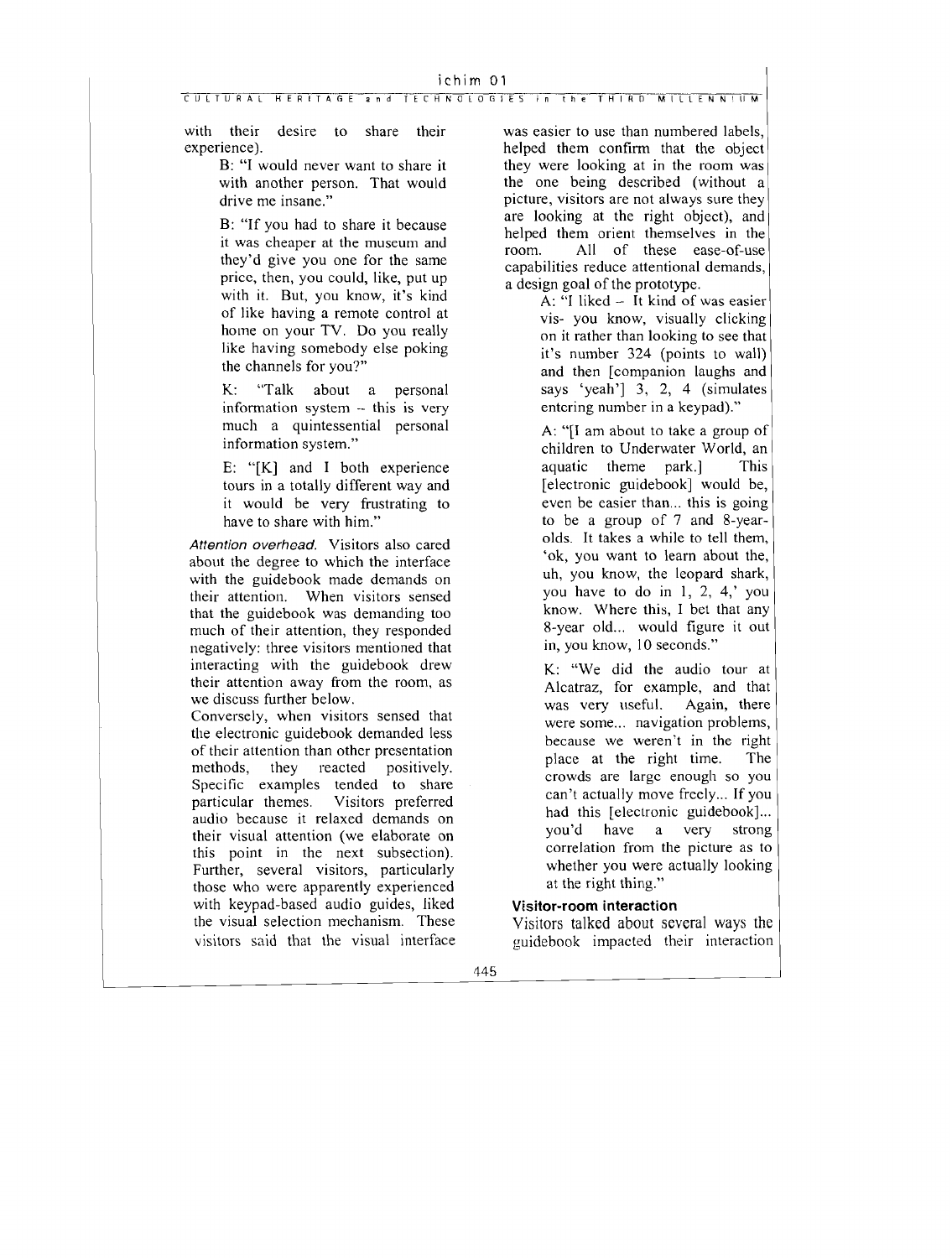# ichim 01<br>CULTURAL HERITAGE and TECHNOLOGIES in the THIRD MILLENNIUM **in thc** -

with the room. First, many visitors said they usually chose audio rather than text descriptions because they could pay more (visual) attention to the room. Second, a few visitors said the interface drew their attention away from the room. Third, a number of different Third, a number of different stimuli (some from the electronic guidebook, some not) motivated visitors to examine specific objects in the room. In this subsection, we discuss these issues in turn.<br>Audio vs. text

The most common comment made about interaction with the room was related to the choice of audio. Many visitors commented on the advantage of being able to look at objects while listening to an audio<br>description. They valued this ability They valued this ability because the audio did not make visual<br>demands on their attention (as on their attention (as compared to text) and because the audio did not force them to context-switch between looking at text and the location.

> W: "When you're reading, you're not looking at the room."

L: "Listening while you're looking at [the object]  $-$  that's really value. It's hard to read the text and then go up and look and then read some more text and go up and look..."

B: "What I found  $-$  it was very comfortable to not have to read while you were looking. I liked that a lot, you know... it's distracting to have to read the text and then look at the items because you just lose the mood of, you know, experiencing the room.. ."

D: "So 1 think the printed guide is more distracting 'cause you're looking at something and then you got to  $-$  down  $-$  look at the book

and - So that's the advantage a lot here."

Some visitors did observe that text had distinct advantages over audio. **A** few visitors used text rather than audio in specific instances, e.g., to see how a specific word was spelled or to get more detail.

> J: "I kept switching back and forth. So for some of the times I liked just having  $-$  Like when I was looking at the birds I liked having the audio and I was hearing the recording  $-$  But then there were times when I was trying to underst- when I was trying to pick up more detail and going back to the text  $-$  Most of the time I was on the audio so I that I could be looking at something and then go back into the text and read it when I didn't quite process or when  $I -$ I don't know - there were times when I wanted to see the text of it."

Distraction from the room. Observations of the visitors and subsequent video analysis suggest that the visitors spent a great deal of time looking at objects in the room (even those who felt the electronic guidebook distracted them to some degree). Some visitors stated that the guidebook interface actually made fewer attentional demands than a paper guidebook that required them to look back and forth or a device that required entry of numbers on a keypad. Nonetheless, a small number of visitors were concerned that the electronic guidebook interface demanded attention and distracted them fiom the room.

> K: "This really does change the experience, because you end up, it's like you've got a video game in your hand. So... you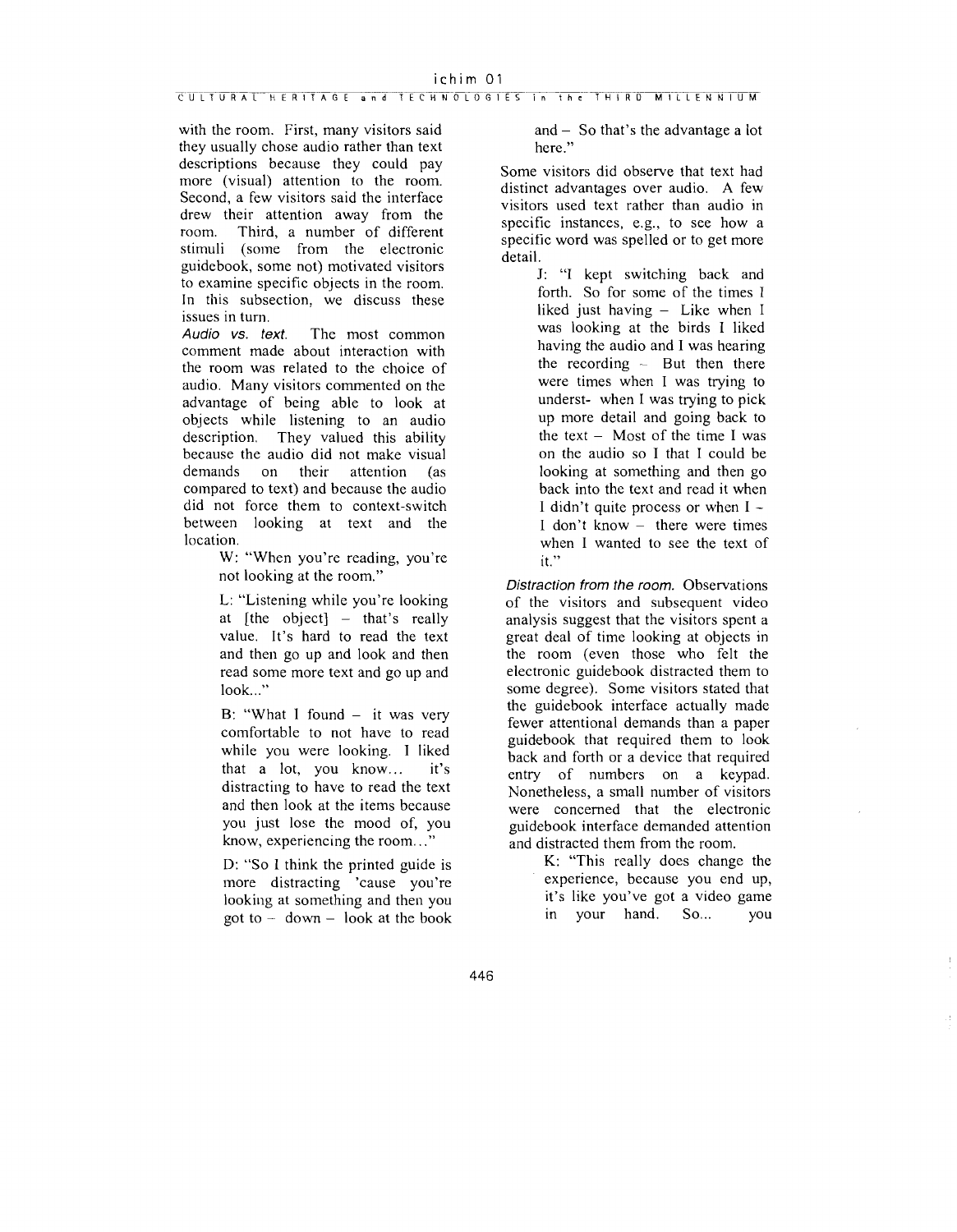concentrate as much on the device as you do on the surroundings.. ."

W: "Maybe because it's new, but, you know, this seemed a bit more intrusive... I kind of spent more time futzing with it than looking in the room."

Interestingly, these observations were made by technically-advanced visitors who used PDAs regularly.

Motivation to look at objects. A number of different stimuli motivated visitors to get information about objects in the room. Visitors were strongly motivated by the availability of objects in the<br>guidebook. When visitors tried to When visitors tried to choose based on what they saw in the room, they were often disappointed<br>because not all objects have because not descriptions associated with them.

E: "[I chose objects from the electronic guidebook because] I very quickly learned that there were only some objects that I could [select]... Whereas if they were all available, like we've talked about, we would like  $- I$ think I would just go with, you know, what struck my eye."

Visitors were also motivated by observing objects around them. The following sentiment is supported by many comments that the visitors made while they were using the guidebooks, e.g., a visitor might say, "Where's the ship?" and then look for it in the guidebook.

> V: "You see something that really interests you and you try to find it<br>on the electronic on here [the electronic guidebook] ."

Finally, visitors sometimes overheard information from their companions' device, or their companions shared information with them, as described in the next subsection.

### **Visitor-visitor interaction**

Many visitors (both frequent and infrequent attendees) stated that they had a strong desire to interact socially during the visit. The delivery mode played a large role in social use of the device, creating shared context, letting the visitors know when the other person was available, and providing audio clips that could be shared or overheard. In the remainder of this subsection, we discuss these issues in turn.

Importance of social interaction. In addition to stating that their visit had a social purpose, visitors observed that they behaved differently depending on<br>their companion, indicating a their companion, indicating a willingness to set aside individual preferences to create a shared environment with a companion.

S: "It [the type of information preferred] depends on my mood, too. I like both [personal information and historical information], actually. Because I'm also interested in the arts, so it depends on my mood. I think when I'm with my friend - when I'm with you [A], I probably would prefer the his- you know, more the what the house is about, the family history. But if I would come here by myself, I think I would want to learn a little bit more about the  $-$  the artwork."

0: "[Previously said he would prefer to use his own device] But there are instances when being able to  $-$  you know, if I was going along with my mom or my grandmother, my mom would not have the patience to do this, but me playing and her listening it  $$ to it would  $-$  would suit her just fine. So there are instances when I can see sharing it."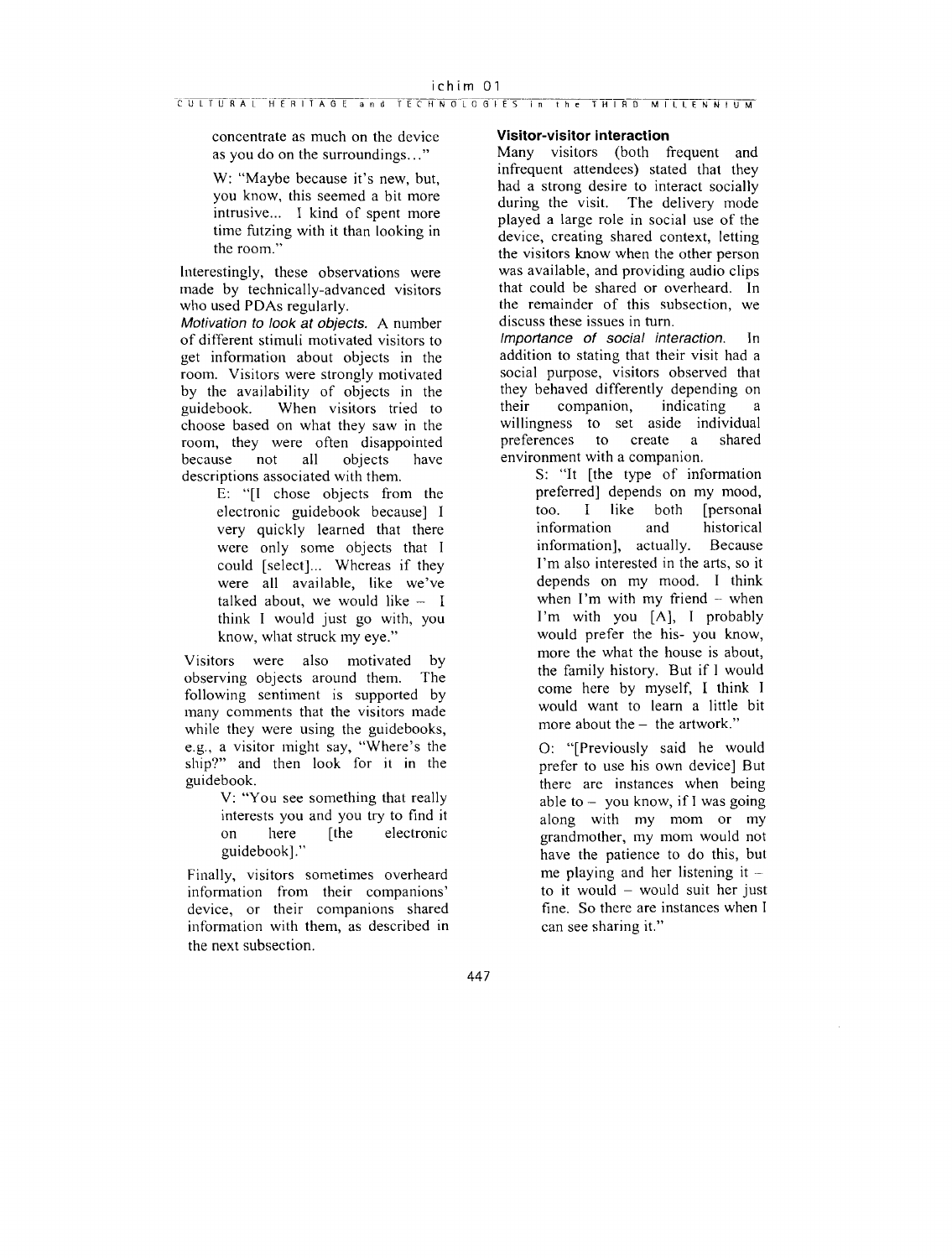## ichim 01<br>
CULTURAL HERITAGE and TECHNOLOGIES in the THIRD MILLENNIUM

The electronic prototype was very<br>successful at facilitating social facilitating<br>visitors interaction, and visitors were consciously aware of this:

> G: **"A** great benefit is the sharing... you share more [using the electronic guidebook] than you do even when you walk together."

J: "I could imagine, like, doing this with my husband or<br>something. There's a social There's a social sharing that's happening there that's nice if you were visiting the place with somebody  $-$  as opposed to  $-$  as opposed to the isolation."

The overall social experience seemed very well received, particularly when compared with traditional presentation methods:

G: "The sharing is something really nice, because I mean I would not like her to have an earphone and me to have an earphone and we walk around with our different [devices]... then no communication."

Creation of shared context. Shared audio through the speakers facilitated interaction more than paper or headphones, because it created a shared context for the visitors.

> **A** begins: "I also think the listening versus [reading], although I know, you know, you could obviously do it with a headphone, which we didn't, umm, was kind of even more social to listen to it together.  $I -$ "

S interrupts: "Than reading, yes. Exactly. You can make more comments and things, you know. While you are hearing something you can make a comment. While the other person  $-$ "

**A** interjects: "You don't know where they're reading."

S continues: "- is not reading at the same speed, you don't know if they've already caught on to the same speed, so this [shared audio through the speakers] is kind of nice. So you can listen to it together and make a comment, you know, about the  $-$  the wine being available or something [referring to a description in the electronic guidebook] (laughs). "

**A** interjects: "Right, right."

S continues: "No flowers there [referring to a description in the electronic guidebook] (laughs). We wouldn't have  $-$  If we read something maybe we wouldn't be at the same place at the same time making a comment, so [this interface is] kind of more social there."

Knowing what others had just learned (either by shared listening or overhearing) provided a basis for direct interaction.

Disclosure of conversational availability. The shared audio not only let visitors know what their companion had heard, it also meant that visitors knew when their companion was available for<br>conversation. By contrast, when a By contrast, when a companion is either reading or listening through headphones, visitors do not know when a comment would be weicome or appropriate.

Direct use of guidebook content as conversational material. Audio played through the speakers also allowed the visitors to play audio clips for each other (which they frequently did).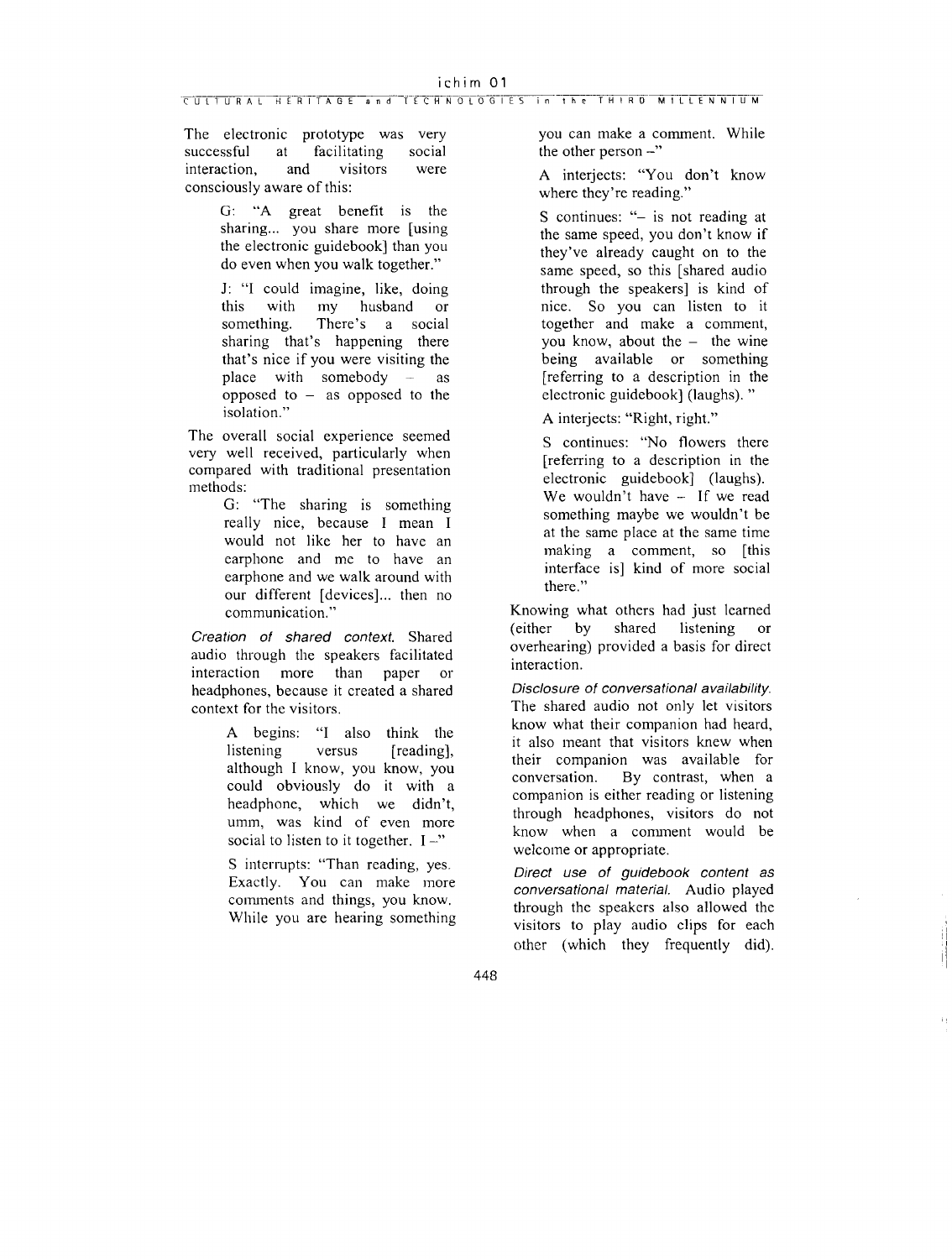Some visitors also "eavesdropped" on cach other's audio.

> J: "The other thing **1** noticed is, you know, hearing something that was on hers, and going, 'Wait, what was that? That sounded interesting. What did she click  $on?$ "

> J: "[I declined headphones because] I wanted to hear what hers [L's device] was saying."

A key aspect of the audio clips used in the prototype was their short duration. They could easily be integrated in<br>conversation, which we believe conversation, encouragcd visitors to use them routinely; if the segments had been longer, we think they would have been cumbersoine and prevented sharing, and therefore, used less frequently.

### **Competing priorities**

As shown above, most visitors took<br>advantage of mechanisms in the advantage of mechanisms in the<br>guidebook to incorporate the incorporate guidebook, their companion, and the room in their experience. To achieve balance among these competing entities, they made a number of complex tradeoffs. For example, people want a shared experience, so they create shared audio environments that allow them to participate with their companions. However, sharing is not so high a priority that they will actually share a device, i.e., that they will give up control and therefore their ability to manage the entities competing for their attention.

These competing desires manifest themselves at a higher level when a visitor chooses whether or not use a presentation method at all. For example, when offered a fully scripted audio tour as opposed to a guidebook, visitors must choose between their desire for control and their desire to get audio rather than textual information. At least in some situations, visitors say the desire for control dominates.

### DESIGN IMPLICATIONS

An electronic guidebook must be designed to fit appropriately into a<br>visitor's desired experience. More visitor's desired experience. specifically, designers should be aware that visitors dynamically balance input from multiple attentional entities, and that the guidebook can either support or hinder these efforts.

Our primary findings are that the following principles help visitors balance their attention and therefore maximize their enjoyment of their visit:

- **•** *Provide a way for visitors to share descriptions of objects*. In our *descriptions of objects.* study, we specifically found shared "audio spaces" to be highly effective for this purpose.<br>• *Provide* short
- **Provide** short descriptions of *objects*. These descriptions allow These descriptions allow the visitors to shift their attention frequently, if needed, and are easily integrated into conversation.
- **<sup>0</sup>***Support audio presentation* of' Visitors strongly pefer audio because it relaxes demands on their visual attention. However, text is sometimes useful for specific purposes, and so some visitors like to be able to switch back and forth between text and audio.
- *Provide random access to infbrmation about objects.*
- *Allow visitors to have a personal (unshared) guidebook.* Even though visitors want a shared experience, they want to retain control over their information source to allow them to<br>hetter coordinate the stimuli better coordinate demanding their attention.
- *Provide a method of selecting objects visually, or of confirming object selection visually* (as opposed
- 449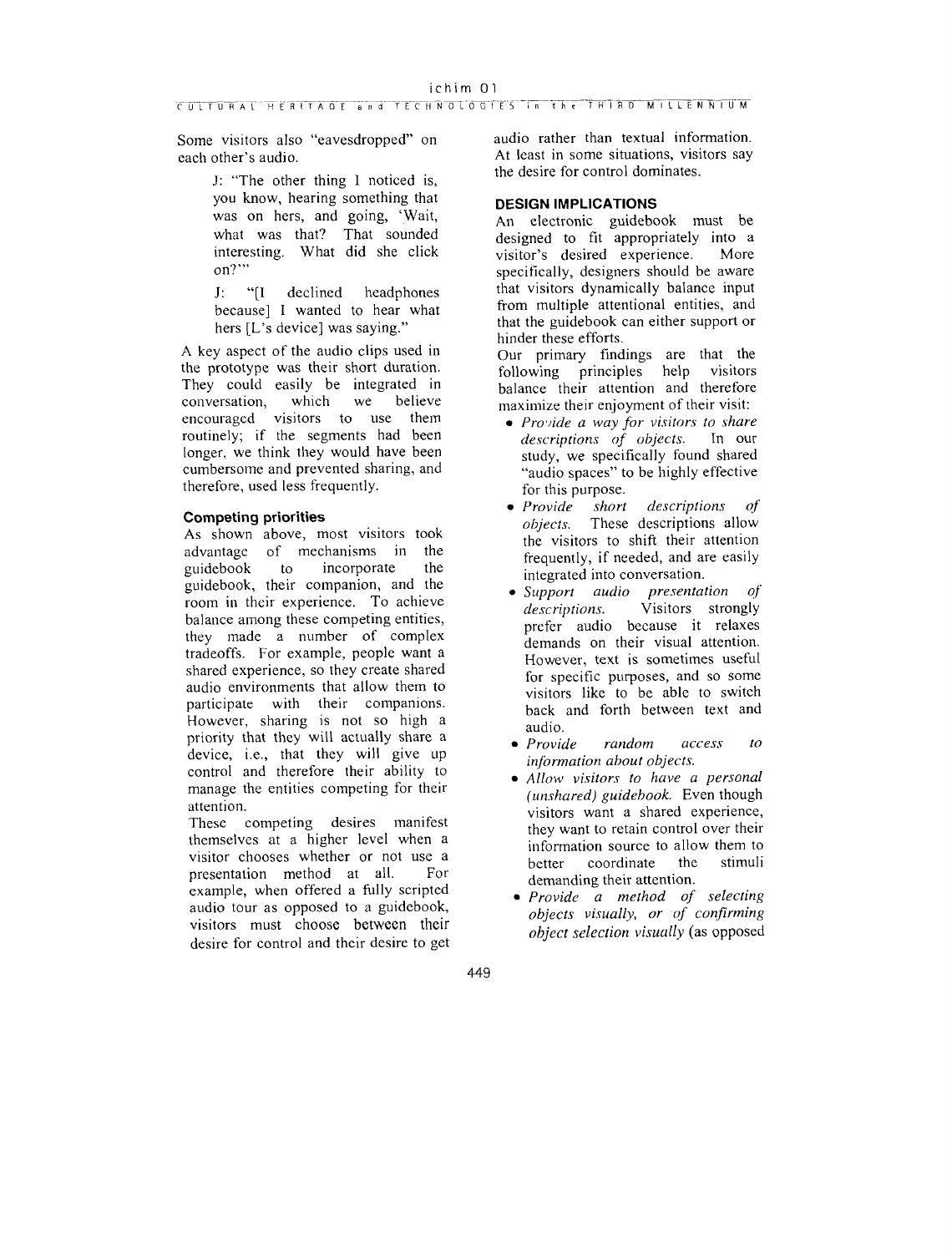to using, for example, numbered labels). Visual selection decreases<br>attentional demand and may attentional therefore be less likely to interfere with the flow of the visit than other selection mechanisms.

Of these, the most novel relate to audio<br>use and the visual interface In use and the visual interface. particular, the rich and creative use of guidebook audio content in (and around) conversation was enabled by the combination of the shared audio channel and the short, conversation-like audio clip lengths. The demonstrated effectiveness of the visual user interface based on photographic images, which was generally perceived as more lightweight than alternatives such as numeric keypads, is also a new result.

### **RELATED WORK**

Our goal in this project has been to improve visitor experience as measured against essentially self-perceived motivations. This is along the lines of those who assess the quality of learning-oriented leisure activity [7,10]; our evaluation did not focus on, e.g., the learning environment [8] or the aesthetic experience [9] per se. (Of course, one of our design goals was to minimize the amount of work needed to gather information in order to maximize the opportunity to both learn about and appreciate the objects.)

With that in mind, our work can be compared to specific previous efforts in the engineering domain, the museum studies domain, and their intersection. We discuss each in turn.

### **Electronic guidebook design**

Electronic guidebook products include a wide variety of systems from industry leaders Acoustiguide and Antenna Audio, as well as from other vendors such as Ameritech (smARTour), JVC (Audio Guidance System), Organic

(eDocent), Visible Interactive (iGo) and Vulcan Northwest (Museum Exhibit Guide). Many research systems have also been built (see, e.g., [5-6,14-181). Our system differs primarily from previous systems in its reliance on a lightweight visual interface based on photographic images. It also differs in its use of independent navigation mechanisms for different stages of the object selection task [2]. Finally, it provides the option of either text or audio presentation of identical content.

### **Museum studies**

The attentional entities model used in this paper has a structural similarity to prior models in museum studies. Perhaps the best known of these are Falk and Dierking's Contextual Model of Learning (CML) [7] and its predecessors. The CML describes three contexts (personal, physical, sociocultural) that continuously affect how learners make meaning from their surroundings. Entities in our model resemble the CML's contexts, but our model is concerned with attention management, not learning. It therefore deals with concrete entities, makes the personal "entity" implicit, and includes an entity corresponding to an information source - one without a will of its own and (at least partly) in the visitor's control, but (potentially) active and capable of making demands on the visitor's attention.

The museum learning literature also stresses the importance of control, choice, and communication. Again, these results are in the context of effective learning environments. We make a (slightly) higher-level point: unless the learning tools allow the visitor to satisfy their goals with respect to these aspects of their experience, the visitor may well reject the tool and its associated learning opportunity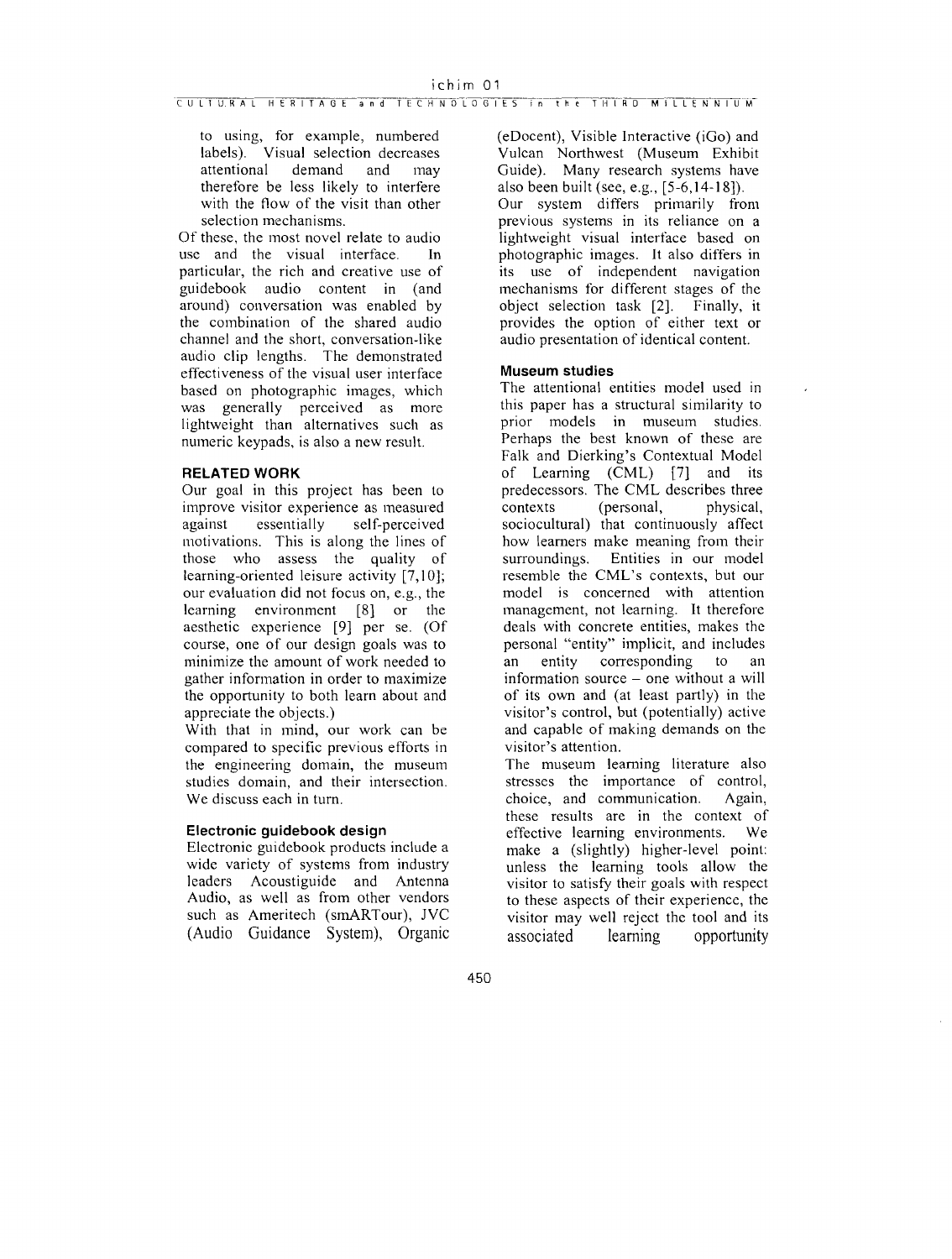outright. (Consider the visitors who refused to use conventional audio tours.)

Some of the relative advantages of audio and text presentation are well understood in the cultural heritage community. For example, Serrell notes that audio allows simultaneous use of eyes and ears but tends to isolate the listener [20]. Acoustiguide's marketing literature states that research "based on a series of surveys at client sites... proves that visitors who access Acoustiguide interpretations learn more about exhibitions  $-$  and enjoy them more" [I], and some of this is borne out in the academic literature (e.g., [19]). Ilowever, we believe that our observations about short, conversationally compatible audio clips are novcl and are not obviously predictable from studies of, e.g., short tcxt labels [20]. We also believe that our obscrvations on the individual use of identical audio and text are new - we arc not aware of any other guidebooks that allow the visitor to switch between audio and text presentation in this way. Finally, our results on visitor usage of individually controlled, sharable audio are new as well.

In a study of exhibit label reading, McManus observed high rates of "text echo," inclusion of label text in conversation [12]. The widespread uses of audio sharing in our study (both<br>deliberate and eavesdronped) eavesdropped) demonstrate that technology can be used to help visitors introduce label content into conversation directly. McManus also suggestcd that visitors process  $-$  and are inclined to treat  $$ exhibit labels *as conversation.* Again, our findings indicate that technology can bring visitor experience even more in line with this inclination, particularly if the audio descriptions are short enough to easily integrate in existing

conversations with companions.

### **Electronic guidebook studies**

**A** variety of research systems have been deployed but few have resulted in indepth studies. For example, HyperAudio [14] was deployed but only results of pre-design studies have been reported  $[17]$ . Similarly, Hippie  $[15]$ was deployed and received initial feedback, but the results of user evaluations are not available [16]; the same is true of Plantations Pathfinder [18]. We are aware of only two electronic guidcbook studies resembling ours. In both cases, the methodology was, like ours, based on a combination of interviews, observation, and device activity log analysis. Unlike our work, thesc studies used a quantitative approach to measure specific aspects or effects of the systems. A University of Salford team evaluated the design of a tablet computer guidebook prototype at the Museum of Science & lndustry in Manchester [6], and a Lancaster University team evaluated the design of another tablet computer guidebook prototype in historic Lancaster [5]. Our study and analysis focused on three

key aspects that others did not. First, we examined behavioral issues in audio presentation and comparative issues in audio vs. text (as discussed above). Second, we studied sharing behavior of guidcbook users, both in terms of<br>devices and content. Finally, our devices and content. Finally<br>analysis explicitly modelled explicitly modelled the guidebook (information source) as a separate attentional entity, which provided an interesting framework for theme identification.

### **CONCLUSIONS AND FUTURE WORK**

Visitors want to construct an experience that incorporates the three entities they value: the guidebook, the room, and their companion(s). To construct this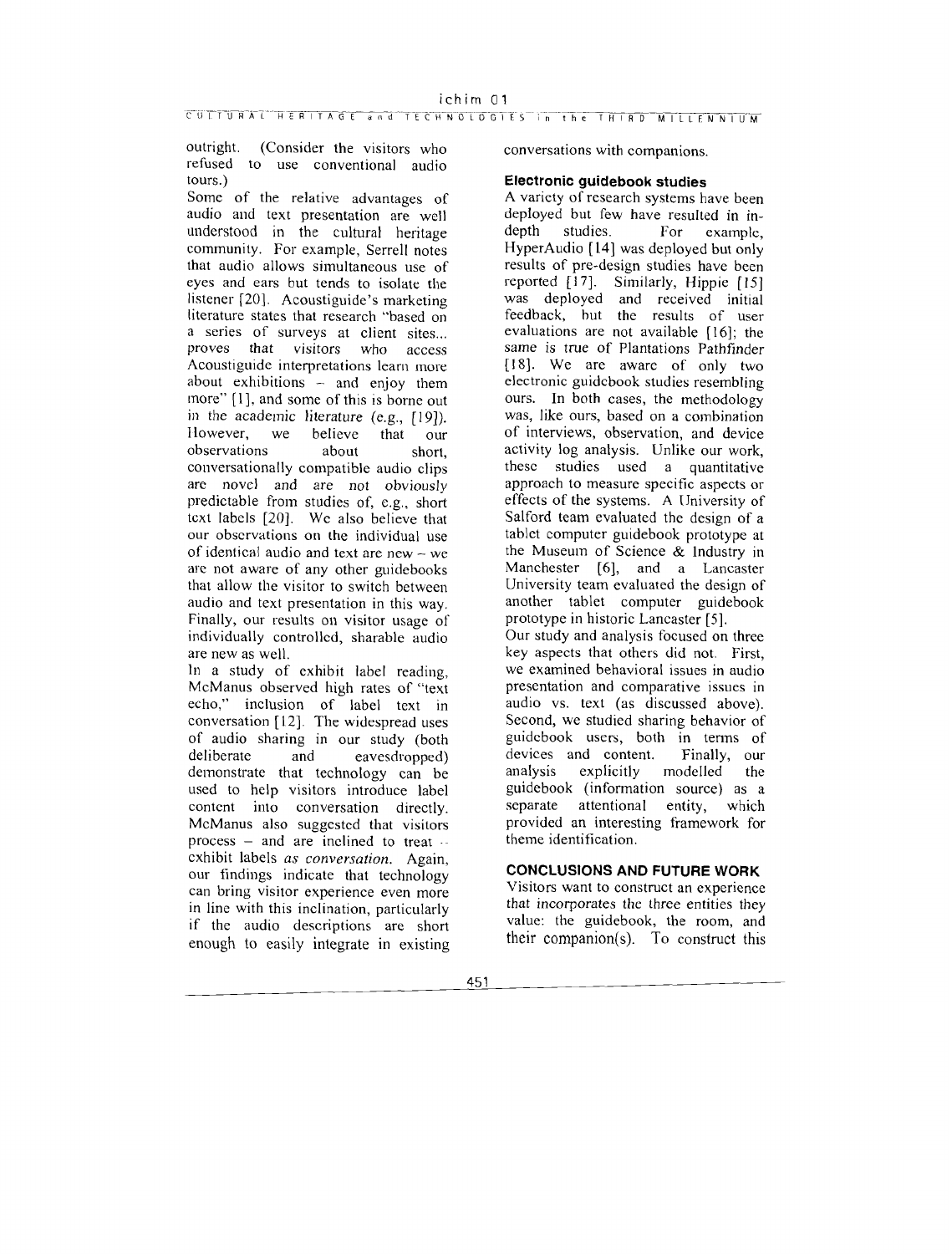### CULTURAL HERITAGE and TECHNOLOGIES in the THIRD MILLENNIUM

experience, they attempt to maintain a dynamic balance of the quantity and type of information coming from all three entities to which they want to pay attention.

Our electronic guidebook prototype had a substantive impact on visitors' ability to interact with each other and with the rooms and their contents. Visitors chose guidebook options that facilitated<br>these interactions (and generally interactions (and generally ignored those that did not). In this way they were able to create fulfilling experiences, and so visitor response to the electronic guidebook was extremely enthusiastic. Overall, visitors preferred audio played through speakers because it allowed them to interact with both the room and their companions. Short audio clips were particularly desirable since they gave visitors more control and were easily integrated in conversations.

Our current work includes further analvsis of the data collected in the course of this study. For example, we are currently conducting a detailed conversation analysis of the video recordings. We are also studying what drives a visitor's inquiry into a particular object (e.g., independent observation of the object in the room, a companion's interest in the object, or the presence of a description in the guidebook).

### **ACKNOWLEDGMENTS**

We are deeply indebted to Tom Rogers and Anne Taylor of Filoli for their generous assistance with this project. We also thank Tom for his perceptive comments on the design of the prototype, Maribeth Back for assistance in recording the audio clips, and Victoria Rellotti, Beki Grinter, Bob Moore, Mark Newman, and Morgan Price for their helpful insights.

### **REFERENCES**

- I. "Why an Audio Tour?" Acoustiguide Corp., New York, Dec. 2000. http://www.acoustiguide.com/why/
- 2. Aoki, P.M. and A. Woodruff, "Improving Electronic Guidebook Interfaces Using a Task-Oriented Design Approach," *Proc.* 3"" *ACM Con\$ on Designing Interactive Sys.,*  New York, Aug. 2000, 3 19-325.
- 3. Aoki, P.M., A. Hurst and A. Woodruff, "Tap Tips: Lightweight Discovery of Touchscreen Targets," *ACM SIGCHI Conj on Human*   $Factors$  in Comp. Sys. Extended *Abstracts,* Seattle, WA, Apr. 2001, 237-238.
- 4. Beard, G.W., *Attingham: The First Forty Years,* Attingham Trust, London, 1991.
- 5. Cheverst, K., N. Davies, K. Mitchell, A. Friday and C. Efstratiou, "Developing a Context-Aware Electronic Tourist Guide: Some Issues and Experiences," Proc. ACM SIGCHI Conf. on *Human Factors in Comp. Sys.,* den Haag, the Netherlands, Apr. 2000, 17-24.
- 6. Evans, J.A. and P. Sterry, "Portable Computers & lnteractive Museums: A New Paradigm for Interpreting Museum Collections," in *Proc. 5th ICHIM,* Washington, DC, Sep. 1999, 93-101.
- 7. Falk, J.H. and L. D. Dierking, *Learning From Museums,* Altamira Press, Walnut Creek, CA, 2000.
- 8. Hein, G.E., "The Constructivist Museum," J. *Educ. in Museums 16*  (1995), 21-23.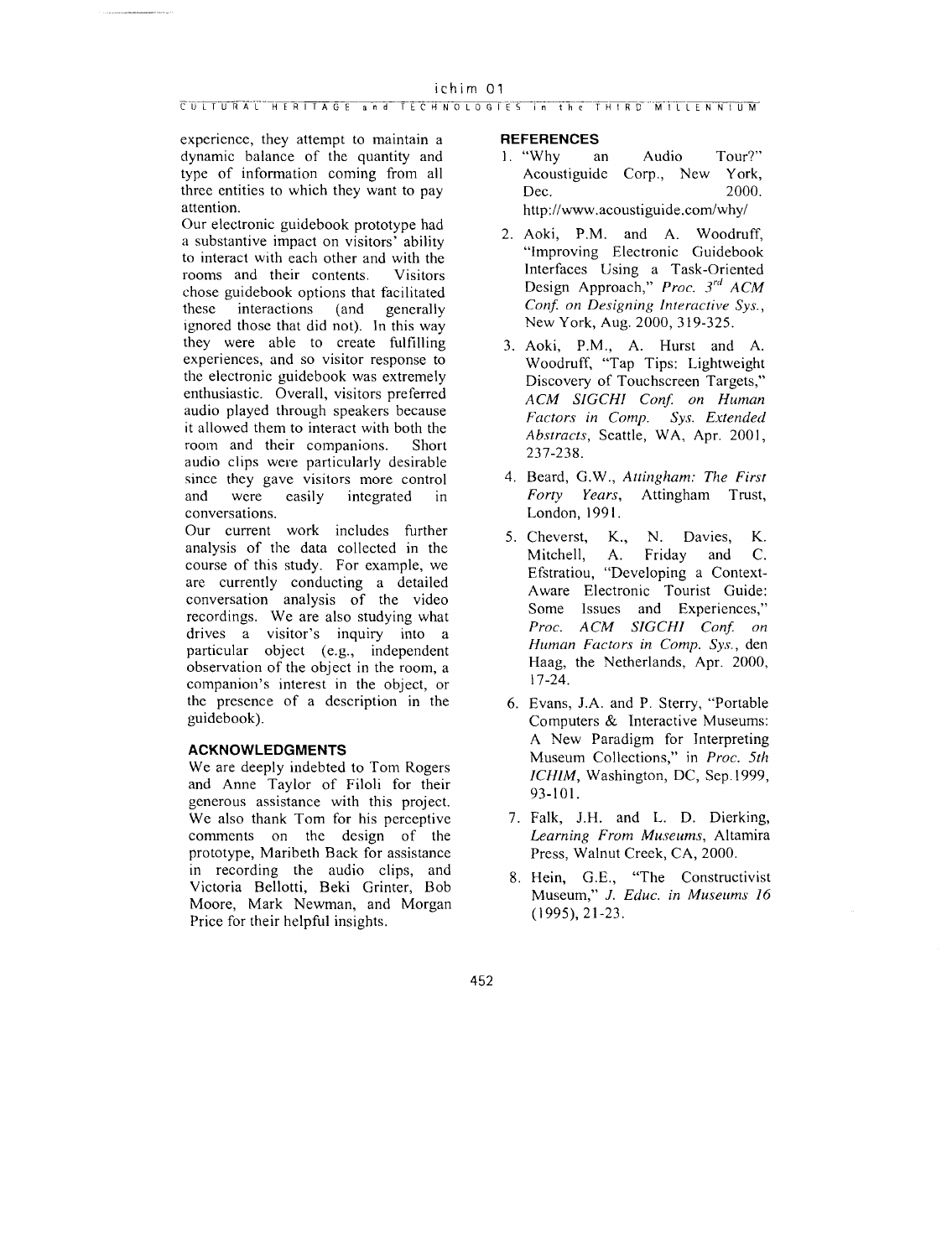- 9. Hein, H.S., *The Museum in Transition,* Smithsonian Institution Press, Washington, DC, 2000.
- 10. Hood, M.G., "Staying Away: Why People Choose Not to Visit Museums." *Museum News* 61, *4*  (Apr. 1983). 50-57.
- 1 l.Lofland, J. and L.H. Lofland, *Analyzing Social Settings,*  Wadsworth, Belmont, CA, 1995.
- 12.McManus, P.M., "Oh, Yes They Do: How Museum Visitors Read Labels and Interact with Exhibit Texts," *Curator* 32, 3 (1989), 174-189.
- 13. Newman, W.M. and M.G.<br>Lamming, *Interactive* System *Interactive Design,* Addison Wesley, Reading, MA, 1995.
- 14.Not, E., D. Petrelli, 0. Stock, C. Strapparava and M. Zancanaro, "Person-Oriented Guided Visits in a Physical Museum," *Proc. 4th ICHIM,* Paris, France, Sep. 1997, 69-79.
- 15.0pperniann, R. and M. Specht, "A Nomadic Information System for Adaptive Exhibition Guidance," *Proc. 5th ICHIM,* Washington, DC, Sep. 1999, 103-109.
- 16.0ppermann, R. and M. Specht, "A Context-Sensitive Nomadic Exhibition Guide," in *Handheld and Ubiquitous Computing (Proc. 2nd* Int'l Symp., Bristol, UK, Sep. 2000), P. Thomas and H. W. Gellersen (eds.), Springer Verlag, Berlin, 2000, 127- 142.
- 17.Petrelli, D., A. De Angeli and G. Convertino, "A User-Centered Approach to User Modeling." in *User Modeling* (Proc. 7th Int'l Conf., Banff, Alberta, June 1999), J.

Kay (ed.), Springer Verlag, Berlin, 1999,255-264.

- 18.Rieger, R. and G. Gay, "Using Mobile Computing to Enhance Field Study," in *Computer Supported Colluborative Learning* (Proc. 2"d Conf., Toronto, Ontario, Dec. 1997), R. Hall, N. Miyake and N. Enyedy (eds.), L. Erlbaum & Assoc., Mahwah, NJ, 1997, 215-223.
- 19.Screven, C. G., "The Effectiveness of Guidance Devices on Visitor Learning," *Curator* 18, 3 (1975), 2 19-243.
- 20. Serrell, B., *Exhibit Labels,* Altamira Press, Walnut Creek, CA, 1996.

### **ABOUT THE AUTHORS**

**Allison Woodruff** is **a** Member of the Research Staff in the Computer Science Laboratory of the Xerox Palo Alto Research Center. Woodruff holds a Ph.D. in Computer Science from the University of California, Berkeley, an M.S. in Computer Science and an M.A. in Linguistics from the University of California, Davis, and a B.A. in English from California State University, Chico. Her research interests include information visualization, user interface design, and interactive technology for historic houses.

**Paul M. Aoki** is a Member of the Research Staff in the Computer Science Laboratory of the Xerox Palo Alto Research Center. He holds a B.S. in Electrical Engineering and an M.S. and Ph.D. in Computer Science, all from the University of California, Berkeley. His research interests include implementation techniques for database management systems as well as mobile computing and interaction design.